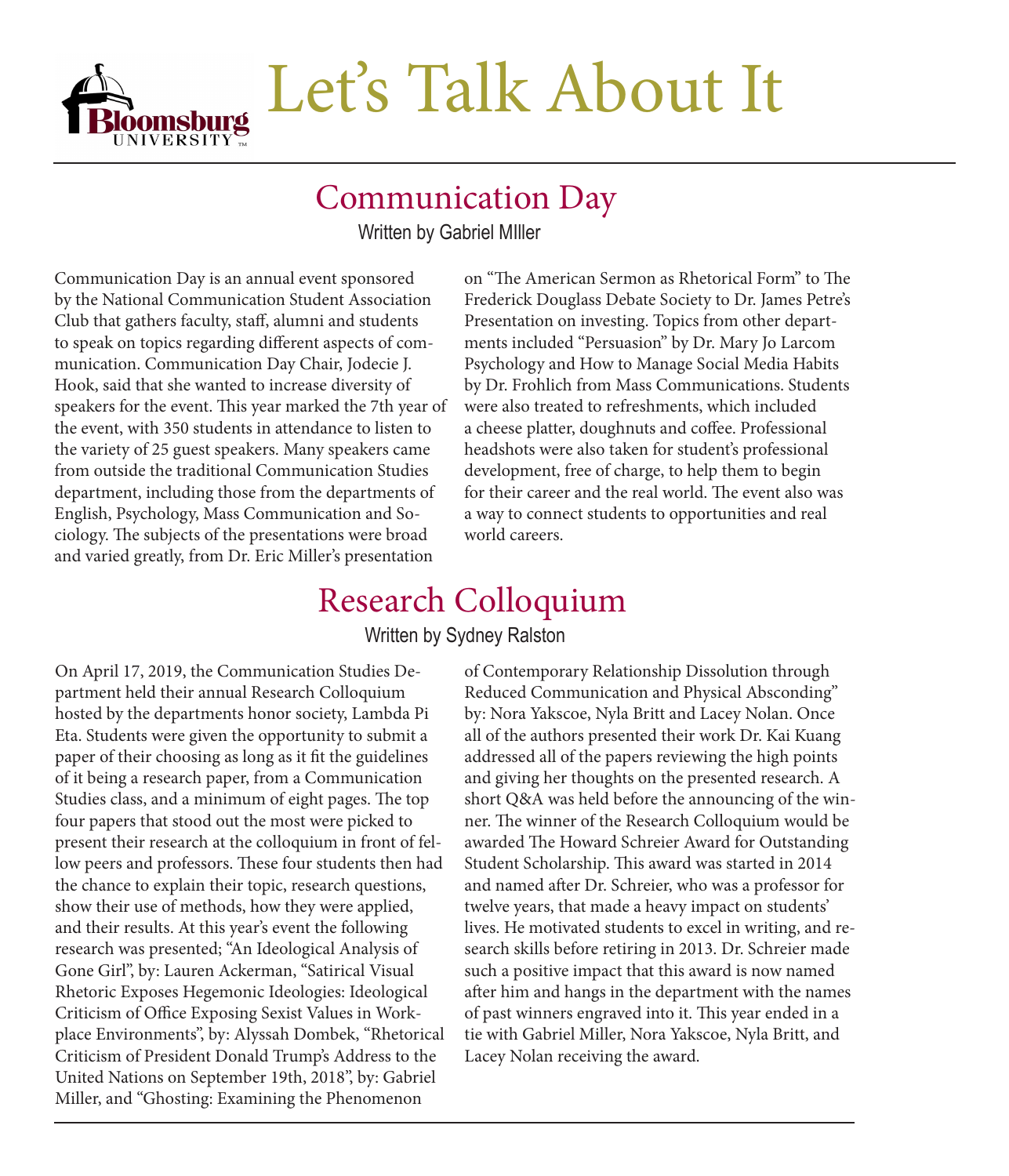## Key Courses in Communication Studies

Written by Lauren Ackerman

Every student knows that when choosing their concentration, there is a range of specialized classes in your track and that your advisors are there to help you choose what courses will be the best fit for you. But when Communication Studies students from all three tracks were asked to weigh in on the topic of the most beneficial classes they've taken, several courses stuck out. Many agreed that no matter your area of concentration, Communication for Business Professionals, Interviewing, Intercultural Communication, and Conflict Management and Resolution were all great classes that prepare you for any professional context or work environment. Communication for Business Professionals helps to improve upon your elevator pitch, resume and cover letter, and other professional development assets while giving students the opportunity to work with a client in the local community. Interviewing prepares students to be on either side of the interviewing process across a wide range of contexts. Students tended to agree that these courses made them feel especially prepared to take on internship and job interviewing processes, and gave them insight on how to best present themselves in professional contexts. Intercultural Communication,

which educates people about communication across international and co-cultural contexts, and Conflict Management and Resolution, which looks at communication's role in conflict on all levels from interpersonal to societal, were both courses that students agreed would be applicable no matter the professional environment. Both courses gave people valuable knowledge and tools to work through differences and situations in their personal and professional life. Whether you have an Interpersonal, Organizational, or Leadership and Public Advocacy concentration, you have a minor in Communication Studies, or you're looking for applicable courses to add to your electives, various Communication Studies students recommend taking these four courses to prepare for your future as a professional.



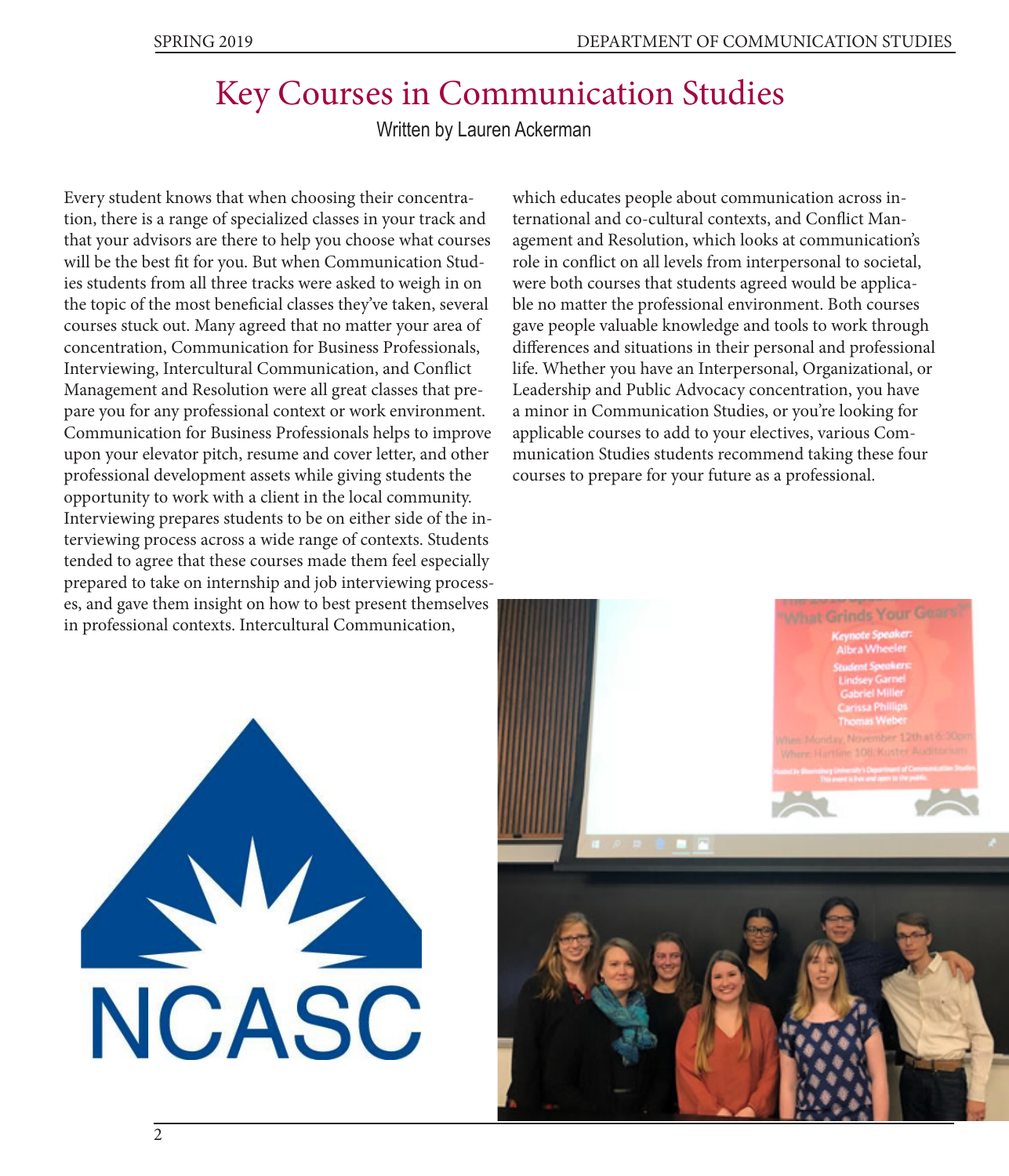### Center for Professional Development and Career Experience

Written by Charlie Sullivan

One of our many hidden gems here at Bloomsburg University is our career center also known as the Center for Professional Development and Career Experience (CPDCE). The career center offers an abundance of opportunities to prepare yourself for life after graduation which scares us all. No need to fret, the career center offers job fairs for every discipline where numerous different companies come to bloomsburg in order to find new recruit for their organizations. That's not all the career center has to offer. They also provide intensive workshops and bootcamps that will help you to build your own resume, pinpoint your career goals, and learn how to appropriately dress for success all valuable skills when looking for a job. The career center does not only help you to prepare for your professional future but they also provide real life work experiences by providing internships and work shadow programs.

The career center is truly one of the most valuable resources we have here on campus so don't miss out on the amazing opportunities. Our career center is also moving next semester to the Greenly Center located at 50 E. Main Street just a short walk from campus. For any other information contact the career center Monday-Thursday, 8 a.m. to 7 p.m. Friday 8 a.m. to 4:30 p.m. at 570-389-4070 where they would be more than happy to answer any and all questions you may have.

## Speakers Forum

#### Written by Jordyn Payne

Lambda Pi Eta Communication Honors Society holds an annual speaker Forum every year on a specific topics that allow students to speak in front of their peers and faculty based off their research, personal experience and opinions. For this event, all students at Bloomsburg University are welcome not just the students that are enrolled in the communication department. Examples for the Speakers Forum that have been in the past were, " Do you have something to say about sexual Harassment?" this was a topic in 2010. Another topic was on invisible illness and this year in 2019 the topic was "what grinds your gears"? The topics range from all over the spectrum to create creativity, unique responses and research analysis.

When the topic for the annual speaker Forum is announced this allows students to have a few weeks to decide, research and then tryout to participate in the Speakers Forum. You will then tryout in front of a range of judges mostly professors who will judge and evaluate your speech on the specific topic for that year. Then, they select and announce the top five students that will be presenting based off your tryout at the Speakers Forum that will be available to all students. A keynote speaker is always present to start off the Speaker Forum. If you desire public speaking, are a passionate student, and enjoy collecting research to educate not only yourself but your peers then this is the event for you!